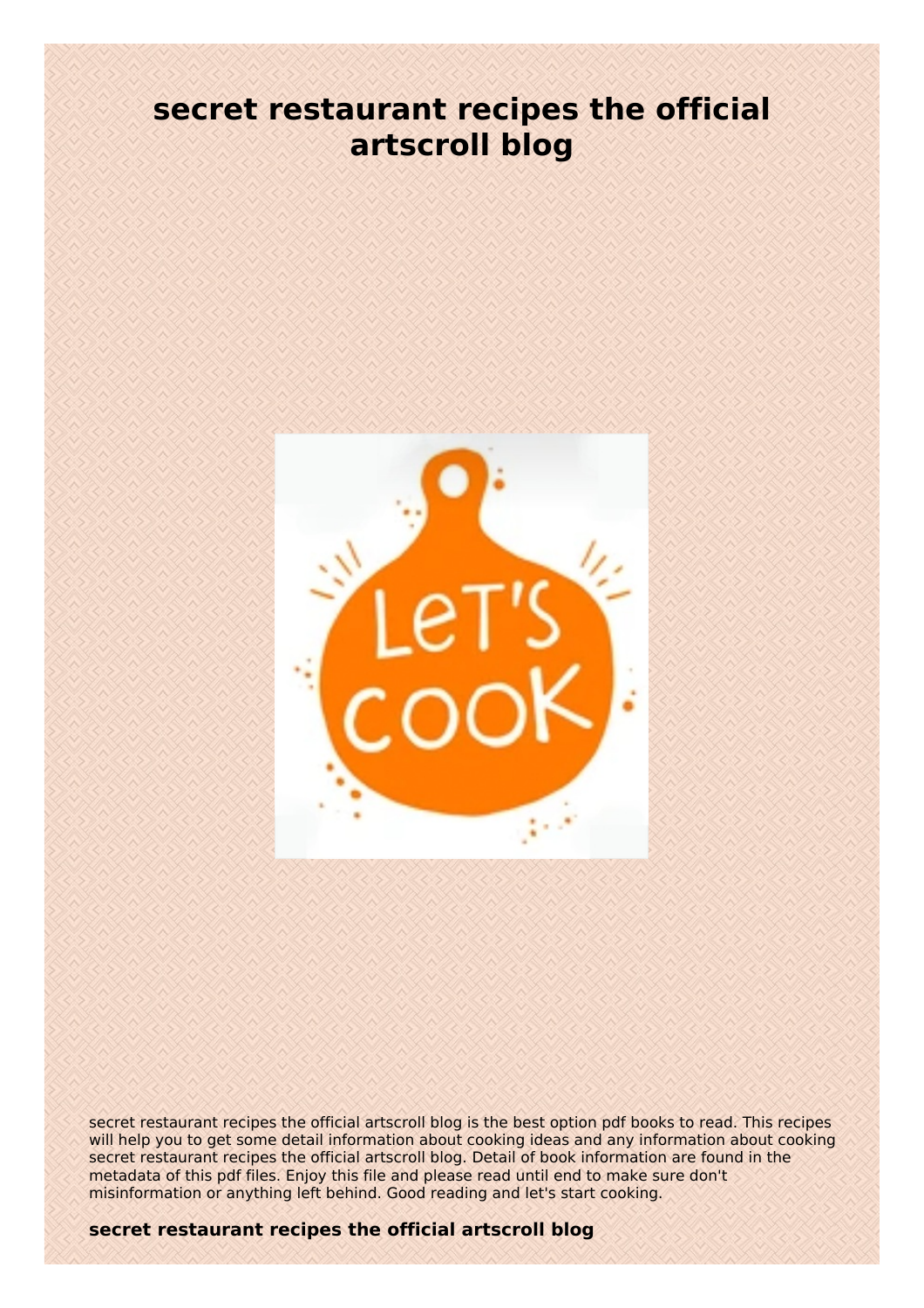Secret Restaurant Recipes - Kosher for Passover Recipe List

Replace all ingredients with Kosher for Passovercertified alternatives. Many ingredients used in these recipes are available with certification. For many others, such as soy sauce and mustard, Kosher for Passover imitation versions can be successfully used.

Here is a list of recipes from Secret Restaurant Recipes that can be used for Passover, some with minor changes. Make sure to check each ingredient to verify that it's Kosher for Passover before using.

## Starters and Sides

Mushroom Drops, page 20: Use a Pesach crepe (such as the one featured in Passover Made Easy, page 15) instead of phyllo.

Guacamole and Chips, page 22: Serve your guacamole with matzah or a non-gebrokts Pesach cracker instead of tortilla chips.

Duck Spring Roll, page 32: Use a Pesach crepe (such as the one featured in Passover Made Easy, page 15) instead of the spring roll wrapper. Replace rice vinegar and sesame oil with vinegar and oil alternatives. Spices may only be available in some locations.

Smoked Short Rib Tacos, page 26. Omit mustard or use imitation mustard. Use a fresh jalapeno instead of a chipotle pepper. Omit wonton wrappers; serve shredded short rib over mashed potatoes or a Pesach cracker (from Passover Made Easy, page 18).

Beef Tinga Sliders, page 40. Serve without the bun or on a Pesach roll (such as Bubbe's Egg Bagels in Passover Made Easy, page 97).

Basil Fries, page 48. Replace truffle oil with additional regular oil.

Poutine, page 60. No substitutions necessary. Gravy mix is available kosher-for-Passover.

Eggplant Ghetto Style, page 66. No substitutions necessary.

## Soups and Salads

Sweet Potato Soup, page 72. Omit meatballs, or use your own Kosher-for-Passover

meatball. Replace coconut milk with non-dairy milk alternative.

Portobella Mushroom Soup, page 76. No substitutions necessary.

Cauliflower Bisque, page 80. No substitutions necessary.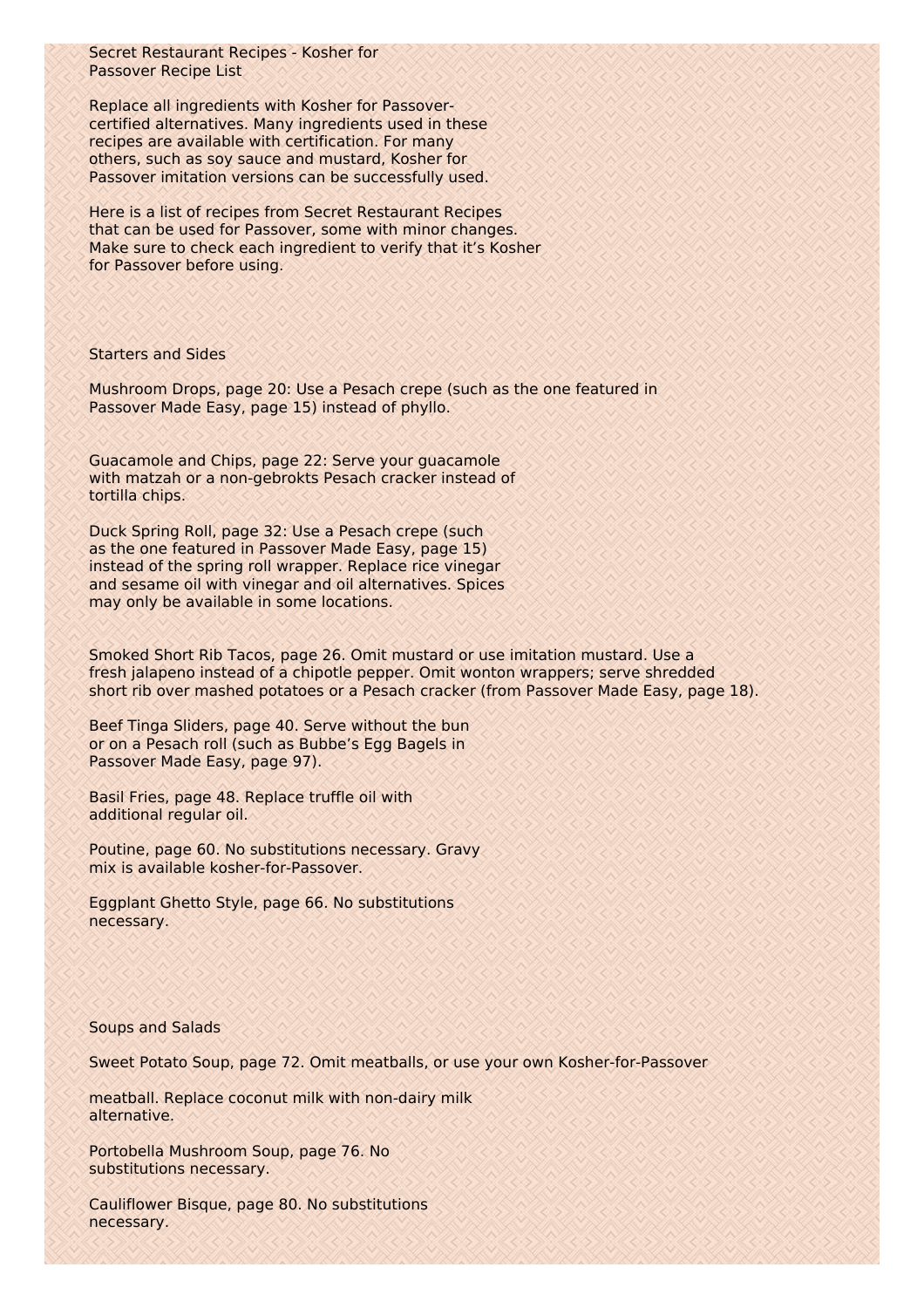Caesar Salad, page 87. Omit anchovies if unavailable. Adjust seasoning.

California Salad, page 90. Use an alternative nut in place of peanuts. In dressing, replace sesame oil with alternative oil.

House Salad, page 94. No substitutions necessary.

Heirloom Tomato Salad, page 102. Use standard honey in place of wildflower honey.

Quinoa and Spinach Salad, page 106. Omit green beans (except for those who eat kitnios). Replace sunflower seeds with alternative nut. Replace mustard with imitation mustard.

Cauliflower and Chickpeas Salad, page 114. Omit chickpeas.

Rockport Salad, page 118. No substitutions necessary.

Main Dishes

Eggplant Chicken in Garlic Sauce, page 124. Replace cornstarch with potato starch. Omit sesame oil. Note that many recipes call for soy sauce. Kosher-for-Passover imitation soy sauce is readily available and can successfully be used in place of soy sauce.

Chicken Fingers with Cranberry BBQ Sauce, page 128. Replace flour with potato starch. Kosher for Passover panko crumbs are readily available as well.

The Belt, page 140. Use alternative nut in place of pine nuts when preparing pesto. Use imitation mustard in dressing. Omit baguette.

Chermoula Chicken, page 144. Many of these spices may only be available in certain locations.

Duck with Sour Cherry Reduction, page 152. Use this technique to prepare your duck. Juice that is sweet and tart (such as pomegranate or cranberry) will also pair well with the duck.

Braised Short Ribs, page 156. No substitutions necessary. To prepare crispy onions, substitute potato starch for flour.

Honey Mustard Hanger Steak, page 160. Use imitation mustard (spicy brown flavor if available) in place of standard spicy brown mustard.

Chef's Special, page 164. Omit Cajun spice blend if unavailable and omit porcini mushroom powder. Cote De Boeuf, page 168. No substitutions necessary.

Bourbon BBQ Ribs, page 172. Prepare spice rub using all available spices (salt, pepper, coffee, and sugar are a must). Barbecue sauce can be prepared using onion,